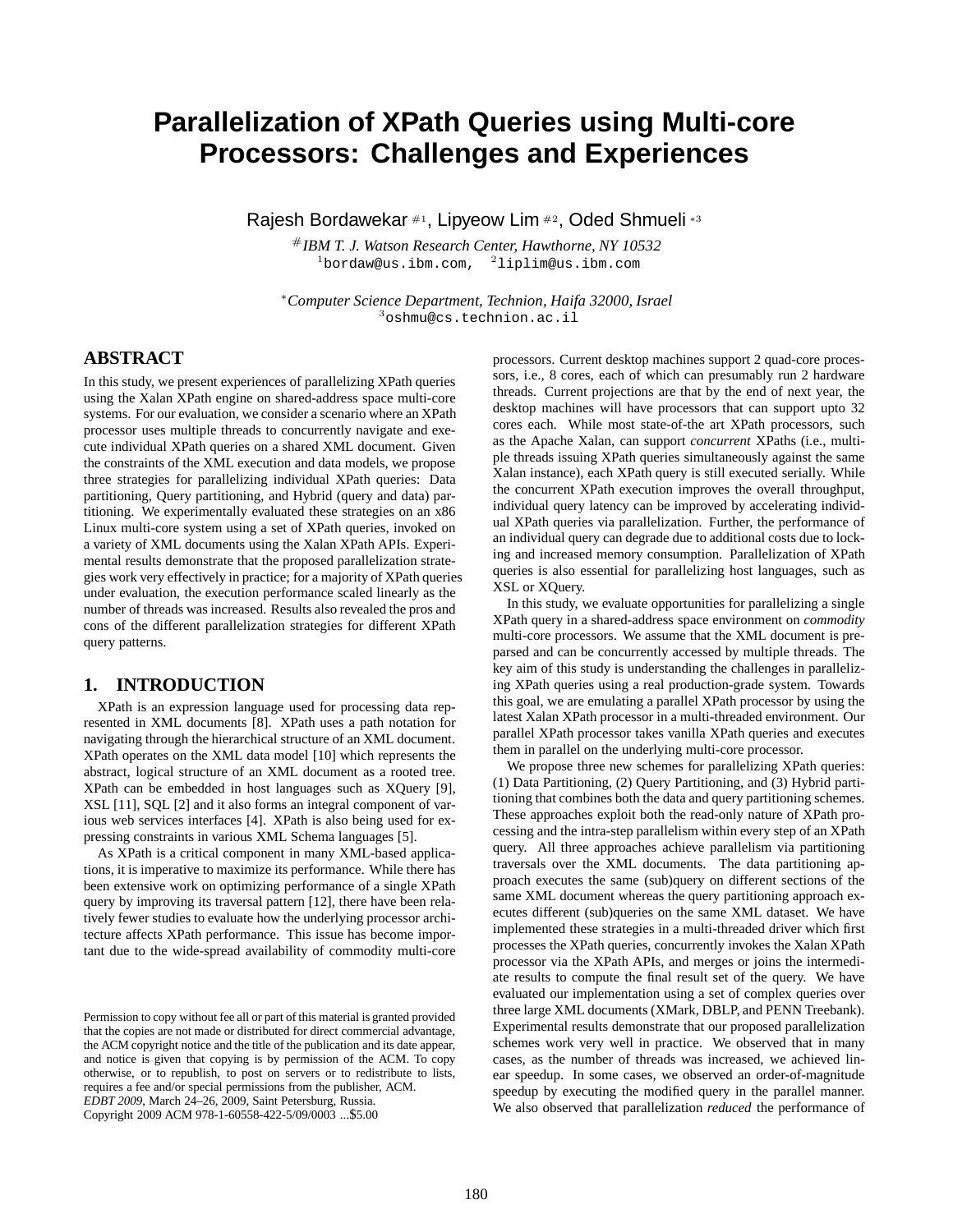queries with low selectivity or those having structural issues (e.g., low fanout).

Our study makes the following contributions:

- To the best of our knowledge, this is the first study to analyze the parallelization of individual XPath queries. To address this problem, we have proposed three different parallelization strategies.
- We have implemented these strategies using a productiongrade XPath processor and evaluated it using realistic and complex XPath queries on large, structurally diverse XML documents. Our experimental evaluation has conclusively demonstrated the effectiveness of our strategies for achieving scalable performance from the parallel execution of the XPath queries.
- Our experiments have identified several key issues that need to be taken into account while implementing a parallel XPath processsor. The experiments have also revealed many interesting research issues that need to be investigated.

The rest of the paper is organized as follows: Section 2 briefly reviews the related work in parallelization of XML and SQL queries. Section 3 overviews XPath semantics and parallelization strategies. Section 4 discusses parallelization issues in the context of XPath processing and presents three new parallelization strategies. Section 5 presents results from our experimental evalation and Sec 6 presents conclusions and describes future work.

## **2. RELATED WORK**

Parallelization of SQL queries has been extensively studied in the context of both distributed and centralized repositories [14, 15, 16]. Most commercial database systems support parallel query processing using either the shared-nothing or shared-everything architectures. Parallelization has been extremely effective in practice, for both OLTP, OLAP/data warehousing, and web applications. Parallelization of SQL queries differs from the XPath parallelization as follows: (1) The SQL workload supports in-place updates, while XPath processing is read-only, (2) The relational data has a regular 2-dimensional structure that is suitable for partitioning either along rows or columns. The rooted hierarchical structure of XML is not inherently suited for balanced data partitioning., (3) Using hash-partitioning, it is easier to physically distribute relational data across multiple storage nodes while maintaining data affinity. For XML documents, it is very difficult to effectively physically cluster related items, and (4) Unlike relational data, XML can be accessed and stored in many different ways, e.g., in-memory, streaming, relational or native storage. Any XPath parallelization algorithm needs to be tuned to match the XML storage and access characteristics.

Past studies have evaluated XML processing either in distributed or concurrent scenarios. Most existing XML processing engines are thread-safe and allow multiple threads to issue concurrent XPath queries againts an XML document. Distributed XML processing is discussed in [6, 7]. Boolean XML queries expressed in  $X_B L$ , a language containing forward axes, labels, text and the Boolean operators AND, OR and NOT are treated in [6]. The algorithms are inspired by partial evaluation. In essence, the whole query and all its sub-queries are evaluated in each distributed fragment. Sometimes, data is unknown (at some leaves) as it resides in another fragment and is replaced by Boolean variables. Therefore, the computation at a fragment may result in a Boolean expression in terms of these variables, hence the relationship to partial evaluation. When all fragments complete computing, the final Boolean result may be resolved. The main advantage of the scheme is that computation at various fragments may proceed in parallel and incurs a computational overall cost similar to that of a centralized mechanism. A disadvantage is the usage of various vector data structures, on a per node basis. The work in [7] extends the ideas from Boolean to node returning queries. The idea is to normalize queries, and to treat separately the qualifiers in a query and the selection (main skeleton) part of the query. The various qualifiers are treated using the techniques of [6]. The evaluation of the selection path also uses partial evaluation ideas to "transmit" information between fragments.

The overall scheme of [6, 7] is elegant and theoretically efficient, yet space consuming. The scheme may be of interest in parallel evaluation, for example by introducing fragments and carrying the computation in parallel on these fragments. As it stands, these fragments need be constructed statically. Issues of load balancing and performing the partition optimally have not been addressed and may be of interest. The competitiveness of such a scheme may be hindered by the memory consumption which may turn out to be a bottleneck.

The work of [21] treats distributed query evaluation on semistructured data and is applicable to XML query processing as well. It treats three overlapping querying frameworks. The first is essentially regular expressions. The second is based on an algebra, C, and is aimed at restructuring. An algebraic approach based on query decomposition is provided for solving  $C$  queries. Here a query is rewritten into subqueries implied by the distribution. These queries are evaluated at the distributed fragments to produce partial results which are later assembled into a final result. The third is *select-where queries*, declarative queries combining patterns, regular expressions and some restructuring. Here, processing is done in two stages where the first is evaluating a related query that is expressible in  $C$ , and hence parallelizable, which produces partial results that are then used to form the final result at the client. The focus is on communication steps.

One may approach the problem of parallelizing XML query processing within the general framework of efficiently programming and coordinating multiprocessor computations, see [13] for a comprehensive treatment. Such an approach appears in [18, 19]. Execution of various XML processing tasks (not including query processing) appears in [18] in the context of multicore systems. The idea is to have a crew of processes each taking tasks out of its own work queue. Once tasks are exhausted, a process may *steal* tasks off queues of other processes. Tasks are ordered so that processing is done at the top whereas stealing is done at the bottom. This creates less contention. A scheme is presented for constructing the final result. The paper presents the idea of *region-based task partitioning* to increase task granularity. Parallel XML DOM parsing is presented in [17, 19]. The first paper uses a dynamic scheme for load-balancing among cores. The idea in the second paper is to statically load-balance the work among the cores. This latter work is targeted at large shallow files containing arrays and does not scale to many cores (beyond six).

# **3. PARALLELIZING XPATH: PRELIMINAR-IES**

# **3.1 Overview of the XPath Processing Model**

An XPath expression consists of a sequence of location steps. Each location step has three components: an axis, a node test, and a predicate. An XPath expression is evaluated with respect to a context node. Given a context node of an abstract XML tree, an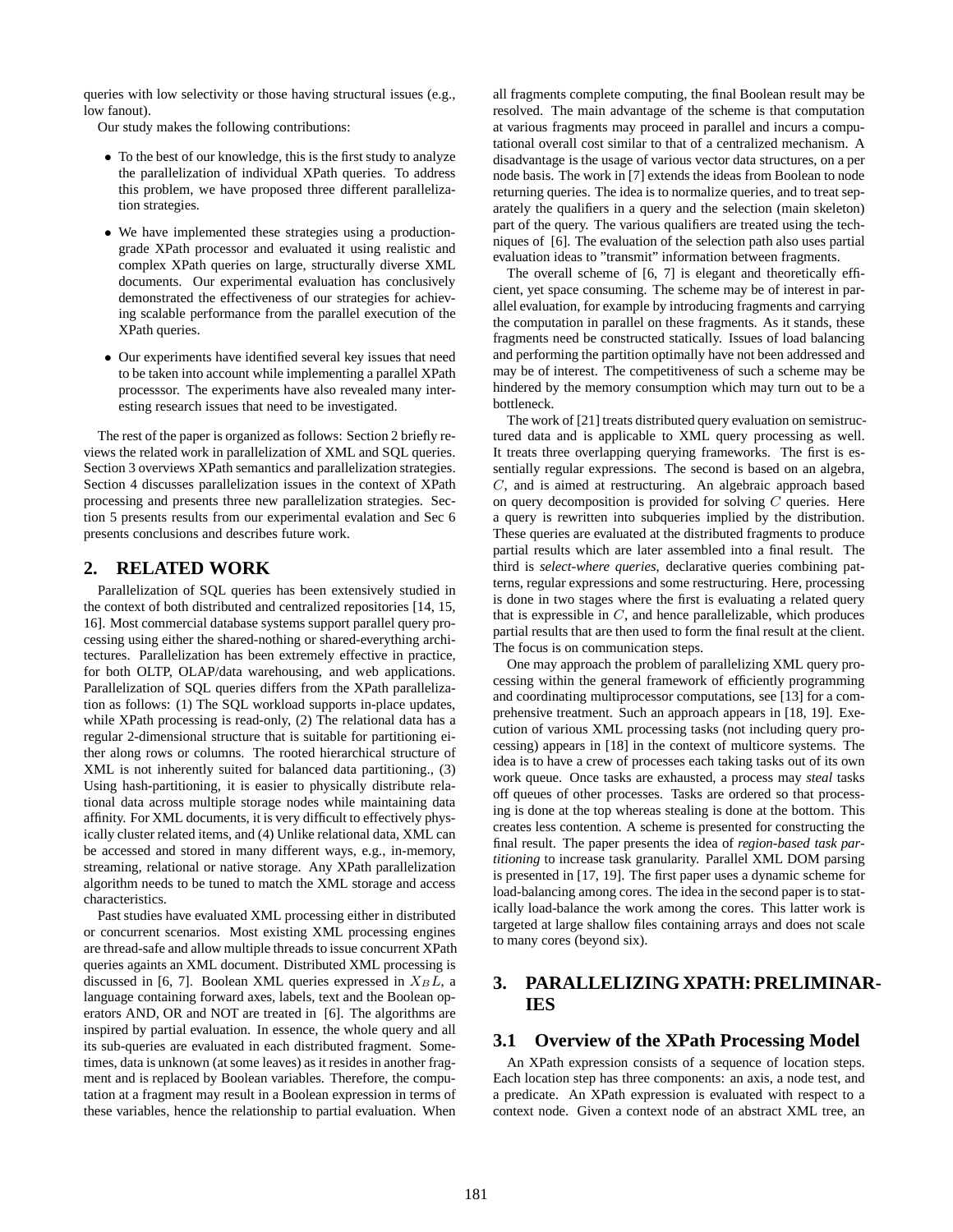XPath expression uses the specified axis to navigate the XML tree. The XPath standard specifies 13 axes for navigation. The node test and the predicate are used to select the nodes specified by the current axis. The node test can select the node depending on its type, e.g., attribute. The predicate can further prune the selection by evaluating various properties (e.g., position) of the navigated nodes. The XPath expression returns a set of unique nodes (or a null node set), ordered in either document or reverse document order.

XPath's execution model is inherently sequential: each location step operates on the node set returned as a result of evaluating the previous location step or the starting context. Therefore, in normal circumstances, execution of location steps can not be reordered. However, XPath provides significant opportunities for parallelism: (1) Accesses to the XML documents are read-only, (2) Execution of a location step can be reordered in any manner as there are no intrastep dependencies, and (3) Presence of indexes enables the original XML query to be split into different independent sub-queries that could be executed in parallel, and the final results computed either via merging or performing a union of the resultant node sets.

#### **3.2 Overview of Parallelization Issues**

The key motivation for parallelizing an application is to improve its performance by using multiple processors. The behavior of an application can be characterized by two key attributes: its data and iteration spaces. The data space captures the structural properties of the program data structures, e.g., dimensions of an array, and scope of each dimension, etc., while the iteration space encodes how these data structures are traversed, e.g., if there are any readwrite dependencies between iterations. The iteration space determines the portion of the application that can be parallelized.

The most common approach for parallelizing an application is to partition its parallelizable work by distributing the program data among the participating processors. There are several ways of distributing a data set, e.g., partitioning consecutive columns or rows of an array across multiple processors. In a distributed-memory machine, each processor stores its assigned data into its own local memories, whereas on a shared-memory machine, the data is logically partitioned. The data distribution strategy determines the amount of interactions between the participating processors. On a distributed-memory machine, the processors interact via explicit messages, and on a shared-memory system, the inter-processor interaction is executed via shared program variables. For an application, the amount of inter-processor interaction is decided by its data partitioning strategy. Further, data partitioning determines if the workload is equally balanced across the processors. If an application's data partitioning strategy can match its iteration pattern, it can lead to lowered inter-processor communication and better load-balancing. This can result in a scalable parallel application, in particular, for applications whose sequential portion is not dominant.

## **4. XPATH PARALLELIZATION**

In this work, we consider the scenario where an XML document has been already parsed and the pre-parsed representations allows applications to traverse the document according to the XML data model.

#### **4.1 XML Parallelization Issues**

For identifying a suitable XPath parallelization strategy, one has to consider the following key issues:

• Data Partitioning Strategy: As discussed earlier, the data partitioning strategy is key to achieving scalable performance

from a parallel application. For XPath processing, the data space is defined by the abstract tree representation of the XML document and the iteration space is defined by the XPath queries. An XPath query navigates the abstract rooted XML tree using one or more of the XPath axes. To parallelize the XPath query execution, one needs to logically partition the tree as per its traversal pattern. Unlike an array, the rooted tree cannot be easily partitioned into distinct partitions. Therefore, a part of the tree, notably the section near the root node, is usually shared and the descendant subtrees are assigned to different processors. For example, consider the XML document representing the DBLP dataset (Figure 1(A)). Figure 1(B) represents the corresponding abstract XML tree. Figure 1(C) presents a partition of the tree, where the root node and its children are shared by all processors and descendants of every child of the root node are allocated to distinct processors. While the shared section of the XML tree is traversed by only one processor, different processors can concurrently traverse their assigned tree sections. Thus the extent of the shared portion determines the amount of serial work in the application.



**Figure 1: Partitioning an XML Document**

- Storage Model: There are several ways of storing an XML document while complying with the XML data model. We assume that the pre-parsed XML document is stored using an in-memory, non-relational representation and it can be accessed concurrently by multiple application threads in a shared-address space environment. As the data partitioning is implemented on the logical data model, concurrent accesses to distinct subtrees result in accessing different portions of the stored data.
- While deciding on the XPath parallelization strategy, one needs to evaluate the following cost metrics:
	- **–** Execution cost: The execution cost of an XPath operation can be computed in terms of number of traversals of an XML tree and the amount of temporary space generated by the operation. Ideally, in a parallel execution, the total number of traversals by participating processors should match the number of traversals in the corresponding serial execution. Similarly, the space consumption of the parallel implementation should match the consumption of the original serial program.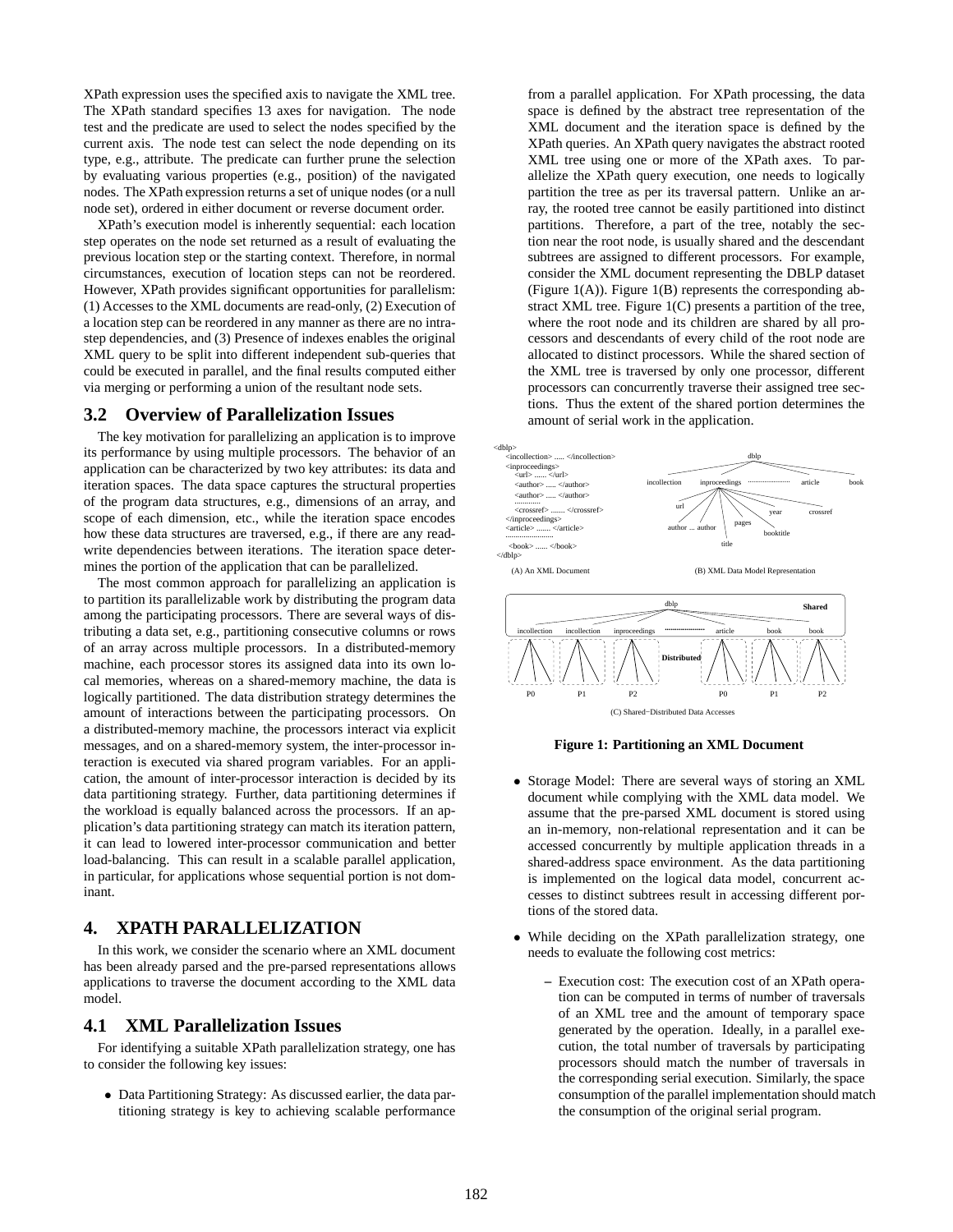- **–** Locking cost: In a parallel implementation, multiple processors often use common data structures for managing shared data. Accesses to these data structures are governed by locks. The locking costs increase substantially as the number of participating processors increases. Inefficient implementation of locks can lead to deadlock or livelock scenarios. The parallel algorithm should be designed so that the amount of sharing among the processors is minimized, thus reducing the impact of locks on the overall performance.
- **–** Merging cost: In a parallel application, temporary results computed by different processors must be merged to compute the final result. Care should be taken that the merging operation does not become a performance bottleneck.
- Load balance: Ideal data partitioning results in participating processors performing equal amounts of work. In practice, it is often difficult to achieve load balance, in particular, when there is no prior information on the input dataset and its usage pattern. In such cases, simple data partitioning heuristics, e.g., partitioning the input data sets in a round-robin fashion, are often applied to minimize load imbalance.

## **4.2 Parallelization Strategies**

We now present three strategies for parallelizing an XPath query in a shared-address space environment: (1) Data partitioning, (2) Query partitioning, and (3) Hybrid partitioning. All three approaches exploit the read-only characteristics of XPath processing. These approaches differ in the way the shared XML data is partitioned across multiple processors and how the input query is executed on the partitioned data. As these strategies are defined over the XML data model, they can be adapted to any XML storage format. All three approaches require some form of query rewriting.



(B) Query Partitioning Strategy

#### **Figure 2: Parallelization of /dblp/book//author via (A) Data partitioning and (B) Query partitioning.**

In the data partitioning approach, the input query is split into serial and parallel sub-queries. The serial part of the XPath query is executed by a single processor on the entire document. The resulting node set is then distributed across multiple processors, e.g., using a block-distribution. Each participating processor then uses the locally assigned node set as the set of the context node set and executes the parallel sub-query on every context node. This approach achieves parallelism by executing the same XPath query concurrently on different sections of the XML document. Thus, this approach follows the data parallel style of parallel programming. The scalability of the data partitioning scheme is determined by the serial sub-query; an expensive serial sub-query can degrade the performance of the overall query. Therefore, it is important to effectively partition the query so that the serial portion performs the least amount of work. Figure 2 (A) illustrates the execution of an XPath query, /dblp/book//author, using the data partitioning strategy. This query is split into two sub-queries: /dblp/book and .//author. The sub-query, /dblp/book is executed in a serial manner and the resulting node set of book nodes is partitioned across two processors. Each processor then executes the sub-query, .//author, on the set of book nodes assigned to it. As a result, each processor concurrently navigates a distinct part of the XML tree. The result of the original query can be then computed by merging the local results from the participating processors.

In the query partitioning approach, the input query is rewritten into a set of sub-queries that can ideally navigate different sections of the XML tree. The number of sub-queries matches the number of participating processors. In many cases, each sub-query is an invocation of the original query using different parameters. Each processor executes its assigned sub-query on the entire XML tree. The final result of the query can be then computed using either the union or merge of the per-processor node sets. Unlike the data partitioning approach, this approach achieves parallelism via exploiting potentially non-overlapping navigational patterns of the sub-queries. In this approach, the overall scalability is determined by the range of the parallel sub-queries. If their traversals do not overlap significantly, the query performance will improve as the number of processors is increased. Figure 2(B) illustrates the execution of the same XPath query, /dblp/book//author, using the query partitioning approach. In the illustrated scenario, the original query is rewritten for two processors (assume that there are 200 book children of the dblp node): the first processor executes, /dblp/book[position() <101]//author and the second processor executes

/dblp/book[position() > 100]//author. The final result, i.e., the set of author nodes, can be computed as a merge of the two local result sets. The query partitioning approach can be also applied to XPath queries that contain independent sub-queries (e.g., path predicates that use absolute paths or multi-attribute predicates) or those queries that can use indexes to execute part of the navigation.



#### **Figure 3: Parallelization of /dblp/book/author via Hybrid partitioning.**

The data and query partitioning approaches can be used together to form a hybrid partitioning approach. In this approach, the input XPath query is first partitioned into different sub-queries for a set of *virtual* processors (query partitioning). Each virtual processor is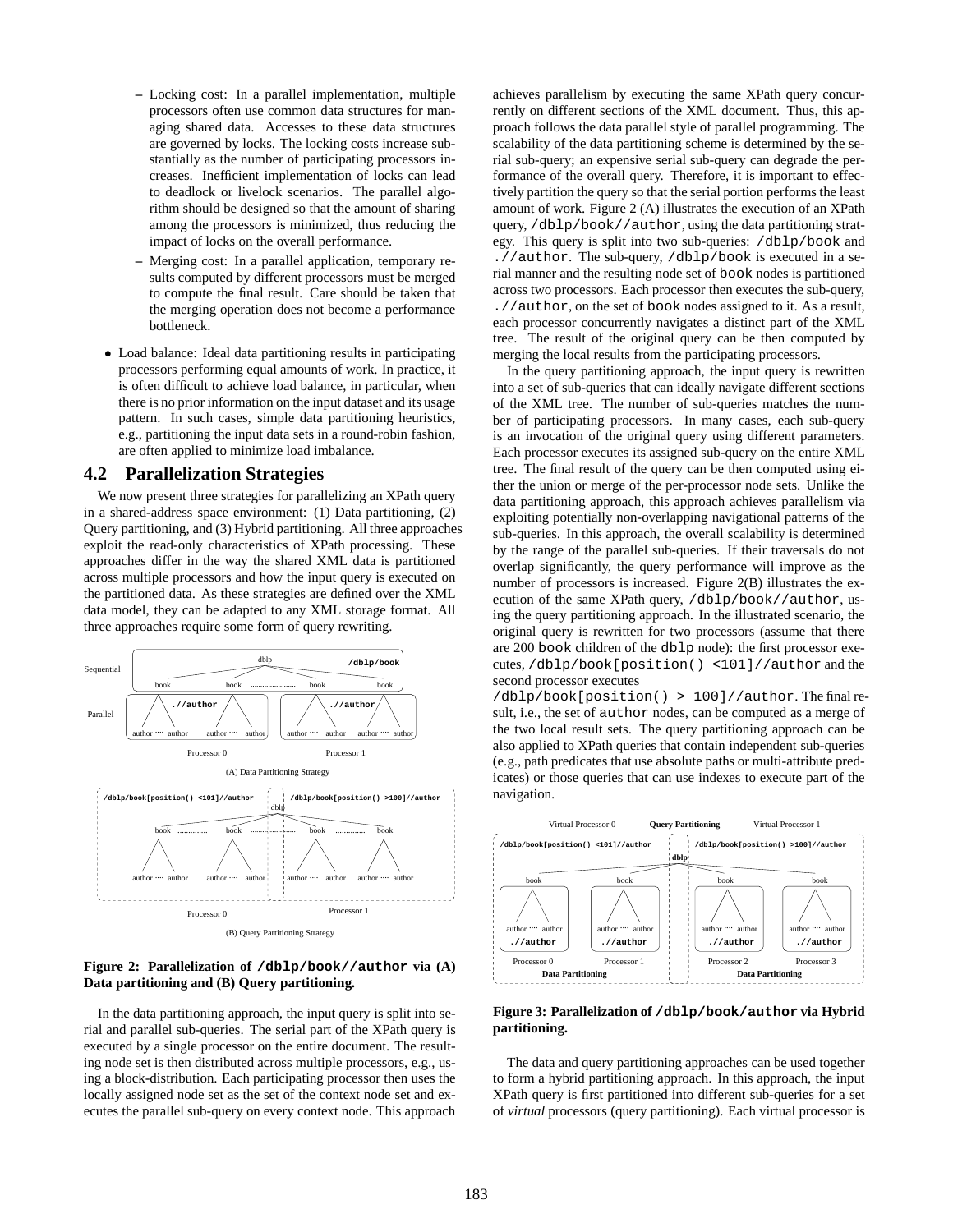a set of physical processors and it executes its assigned sub-query using the data partitioning approach. Figure 3 demonstrates the hybrid partitioning approach for the XPath query,

/dblp/book//author, on 4 processors. First, the input query is partitioned into two sub-queries. Each virtual processor then executes part of its query in the serial form

(e.g., /dblp/book[position() <101] on the virtual processor 0), and the remaining  $(.//author)$  in the parallel form by partitioning the intermediate result set of the book nodes between 2 processors (e.g., on processors 0 and 1 for the group of virtual processor 0).

# **5. EXPERIMENTAL EVALUATION**

# **5.1 Experimental Setup**

We have evaluated the XPath parallelization strategies using the latest version of the Xalan XSLT processor (version 1.10 of the Xalan C++ implementation). The Xalan XSLT processor allowed us to evaluate complex XPath queries using a state-of-art XPath processor. For our evaluation, we developed a pthreads-based multithreaded driver that simulated a parallel XPath engine. We did not modify Xalan's XPath query processor. The driver first processed the input XPath queries and then concurrently invoked the Xalan XPath APIs using the different parallelization strategies. The input XML document was parsed only once and the parsed representation was shared across multiple threads. Our implementation used hash-based merge-join to merge temporary result sets from different threads. Currently, we are not using any shared updatable data structures, therefore, our implementation does not incur any locking costs. While using the data partitioning strategy, we partitioned the input context node set across the threads using the block distribution pattern. For example, given a context nodeset of size 1024 and 4 application threads, every thread gets 256 nodes: thread 0 gets first 256 nodes, thread 1 gets the next 256 nodes, and so on.

| Name         | Size (MByte) | Elements | <b>Attributes</b> | Depth |
|--------------|--------------|----------|-------------------|-------|
| XMark xml    | 558          | 8353174  | 1914186           |       |
| DBLP.xml     | 442          | 2164363  |                   |       |
| treebank.xml | 8.6          | 2437666  |                   |       |

#### **Table 1: Characteristics of the XML Documents**

We tested our implementation on a 2-node dual-core x86/Linux machine. Each core was a 2-way SMT, hence we were able to run upto 8 user threads. For our experiments, we used three different XML datasets: XMark [20], DBLP [1], and the Penn Treebank [3]. XMark is a synthetic dataset that represents auction data, DBLP is a bibliographical dataset, and the Penn treebank represents linguistic data. Table 1 presents the structural characteristics of these data sets. Among the three, the treebank dataset is a deep recursive dataset, while the DBLP dataset is shallow and wide.

#### **5.2 Evaluation of the XPath Queries**

Table 2 presents a set of XPath queries used for the experimental evaluation. In total, we evaluated 12 queries: 6 for the XMark document, and 3 each for the DBLP and treebank documents. Our queries were selected so as to evaluate the three partitioning strategies under different constraints. The queries include those with long chains of child steps, path predicates, conjunctive and disjunctive predicates, functions such as last(), name(), and count(), different axes (e.g., the "//", attribute, parent, following-sibling).

We also computed the number of unique absolute paths in each document and used the path statistics to rewrite the original queries. We did not use path indexes for query execution. For each query, we hand-modified the driver code to use either the data or query partitioning. We have applied query partitioning for two cases: (1) when we can partition predicate computations and (2) when we can partition range computations. We have applied hybrid partitioning to cases involving range partitions.

For each query, we present three sets of results (Table 3). First, we present the sequential execution time of the original query, the best total time for the split queries in the data partitioning strategy (including the corresponding serial and parallel execution times, and the number of threads used in that parallel execution), and the best time for the query modified according to the query partitioning strategy, along with the number of threads. Second, we present performance of the split queries in the data partitioning strategy as the number of threads is increased from 1 to 8. It is important to note that the performance of the split queries differs from that of the original query, even for the single processor, as the Xalan XPath processor optimizes the split queries differently than the original query.

Therefore, for the data partitioning strategy, we report *absolute* scaleup numbers using the performance of the split queries on a single processor (the serial and parallel queries, one by one, are executed in a sequence by the same processor) as the baseline (i.e., absolute scaleup=(serial time for the split query)/(best total time for the split query)). We also report *relative* scaleup numbers using the performance of the original query as the baseline (i.e., relative scaleup=(serial time for the *original* query)/(best total time for the split query)). Finally, we present scaleup numbers for the query partitioning strategy. In all cases, the queries rewritten using the query partitioning strategy were a version of the original query with different input parameter values. Therefore, we used the sequential execution time of the original unmodified query as the baseline performance number to compute *absolute* scaleup. The bold-faced query keys in Table 3 represent cases that experience slowdown after parallelization. Note that in many cases, the performance does not improve when the number of threads is increased above 4. This is because we are running our experiments on a 4-core machine.

The XM1 query (Table 2) selects a set of nodes with specified names using a disjunctive predicate and the name() function. This query can be executed using both the data and query partitioning approaches. In the data partitioning strategy, original query is split into two subqueries: /site/\* (serial), and

self::\*//\*[name(.)...] (parallel). In the query partitioning approach, the original query gets partitioned into three separate queries, each checking for a single predicate. These three queries are then invoked on the entire document and the resultant node set is unioned to obtain the final result. Figure 4 illustrates the performance of data partitioning strategy as the number of threads is increased from 1 to 8. As the Figure illustrates, in all cases, the serial portion is not the bottleneck and the parallel performance improves as the number of threads is increased (i.e., absolute scaleup of 1.93 and relative scaleup of 16.05).

The XM2 query (Table 2) returns values of the id attributes of all items of the category, category52. This query exhibits traversals on the //, parent, and attribute axes and a value predicate. This query can be parallelized using both data and query partitioning as follows: In the data partitioning strategy, the original query can be split via two ways. In the first approach (XM2(A)), the original query gets partitioned into the serial sub-query,

//incategory, and a parallel sub-query,

self::\*[..]/parent::item/@id. The second appraoch,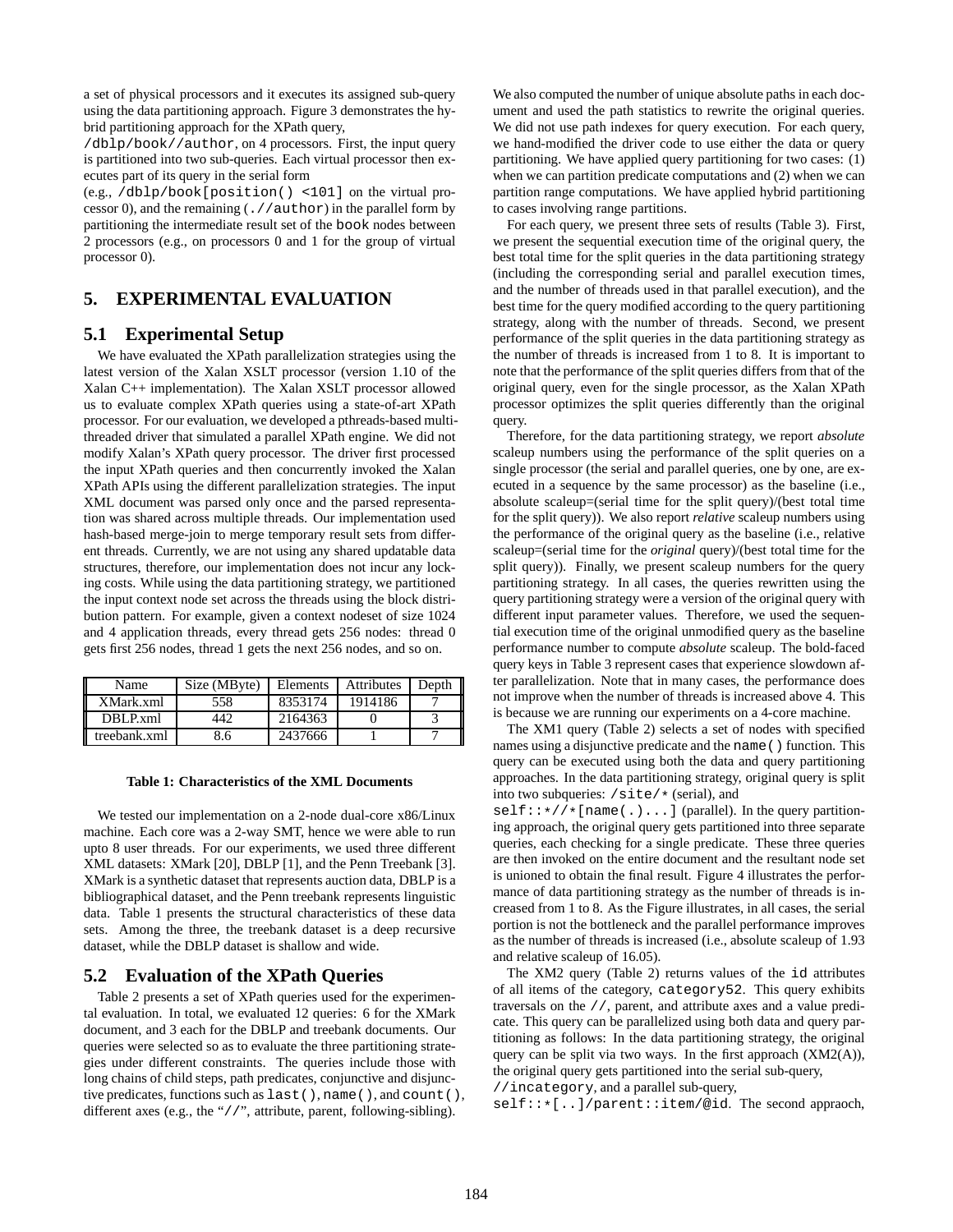| Key                 | <b>XPath Query</b>                                                                               |  |  |  |  |  |  |
|---------------------|--------------------------------------------------------------------------------------------------|--|--|--|--|--|--|
|                     | XMark.xml                                                                                        |  |  |  |  |  |  |
| XM1                 | $\sqrt{s}$ ite//*[name(.)=''emailaddress'' or name(.)=''annotation'' or name(.)=''description''] |  |  |  |  |  |  |
| XM2                 | /site//incategory[./@category=''category52'']/parent::item/@id                                   |  |  |  |  |  |  |
| $\overline{XM3(A)}$ | /site//open_auction/bidder[last()]                                                               |  |  |  |  |  |  |
| $\overline{XM}3(B)$ | /site/open_auctions/open_auction/bidder[last()]                                                  |  |  |  |  |  |  |
| XM4                 | /site/regions/*/item[./location=''United States'' and ./quantity > 0                             |  |  |  |  |  |  |
|                     | and ./payment=''Creditcard'' and ./description and ./name]                                       |  |  |  |  |  |  |
| XM5                 | site/open.auction/open.auctions/bidder/increase/                                                 |  |  |  |  |  |  |
| XM6                 | /site/regions/*[name(.)=''africa'' or name(.)=''asia'']/item/description/parlist/listitem        |  |  |  |  |  |  |
|                     | DBLP.xml                                                                                         |  |  |  |  |  |  |
| DB1                 | /dblp/article/author                                                                             |  |  |  |  |  |  |
| DB2                 | /dblp//title                                                                                     |  |  |  |  |  |  |
| DB <sub>3</sub>     | /dblp/book[(count(./following-sibling::book/author) < count(./author))]                          |  |  |  |  |  |  |
|                     | treebank.xml                                                                                     |  |  |  |  |  |  |
| TB <sub>1</sub>     | /FILE/EMPTY//NP                                                                                  |  |  |  |  |  |  |
| T <sub>B</sub> 2    | /FILE/EMPTY/S//VP[count(.//NP) > 1]                                                              |  |  |  |  |  |  |
| TB <sub>3</sub>     | FILE/EMPTY/S/NP/NP//NN                                                                           |  |  |  |  |  |  |

**Table 2: XPath Queries used for Experimental Evaluation**

| Query            | Original | Data Partitioning |          |        |           | <b>Ouery Partitioning</b> |          |         |                |          |
|------------------|----------|-------------------|----------|--------|-----------|---------------------------|----------|---------|----------------|----------|
| Key              | Serial   | Serial            | Parallel | Total  |           | Absolute                  | Relative | Total   |                | Absolute |
|                  | (sec)    | (sec)             | (sec)    | (sec)  | # Threads | Scaleup                   | Scaleup  | (sec)   | # Threads      | Scaleup  |
| XM1              | 494.82   | 0.0003            | 30.82    | 30.82  |           | 1.93                      | 16.05    | 145.75  | 3              | 3.39     |
| XM2(A)           | 6.70     | 360.53            | 6.29     | 366.82 | 7         | 1.05                      | 0.01     | 12.52   | $\overline{c}$ | 0.53     |
| XM2(B)           |          | 0.0001            | 2.87     | 2.87   | 3         | 2.20                      | 2.33     |         |                |          |
| XM3(A)           | 10.58    | 5.29              | 0.55     | 5.82   | 4         | 1.22                      | 1.82     |         | -              |          |
| XM3(B)           | 5.72     | 0.03              | 0.52     | 0.55   | 4         | 3.55                      | 10.4     | 1.49    | 4              | 3.83     |
| XM4(A)           | 1.06     | 0.001             | 0.49     | 0.49   | 7         | 2.13                      | 2.16     |         |                |          |
| XM4(B)           |          | 20.67             | 2.82     | 23.49  | 7         | 1.31                      | 0.045    | 28.17   | 4              | 0.04     |
| XM5(A)           | 192.67   | 0.03              | 0.49     | .52    | 8         | 3.61                      | 370.51   | 7.09    | 4              | 27.17    |
| XM5(B)           |          | 217.29            | 1.47     | 218.77 | 8         | 1.02                      | 0.88     |         |                |          |
| XM6              | 0.32     | 0.000085          | 0.14     | 0.14   | 6         | 1.14                      | 2.28     | 0.088   | 4              | 3.63     |
| D <sub>B</sub> 1 | 1972.76  | 0.29              | 2.05     | 2.34   | 4         | 3.24                      | 842.73   | 202.46  | 4              | 9.74     |
| D <sub>B</sub> 2 | 2785.58  | 0.15              | 5.15     | 5.30   | 4         | 3.59                      | 525.58   | 1042.09 | 8              | 2.67     |
| D <sub>B</sub> 3 | 299.01   | 0.24              | 77.24    | 77.48  | 4         | 3.59                      | 3.87     | 84.78   | 6              | 3.52     |
| TB1              | 425.64   | 0.028             | 0.70     | 0.73   | 4         | 3.61                      | 583.06   | 12.5    | 8              | 33.99    |
| TB2(A)           | 14.75    | 0.028             | 1.55     | 1.57   | 4         | 3.73                      | 9.39     | 2.70    | 4              | 5.46     |
| TB2(B)           |          | 3.72              | 1.49     | 5.21   | 4         | 1.73                      | 2.83     |         |                |          |
| TB3              | 0.25     | 0.028             | 0.43     | 0.46   | 8         | 3.89                      | 0.54     | 0.87    | 8              | 0.28     |

**Table 3: Summary of Performance Evaluation of Data and Query Partitioning on the XPath Queries**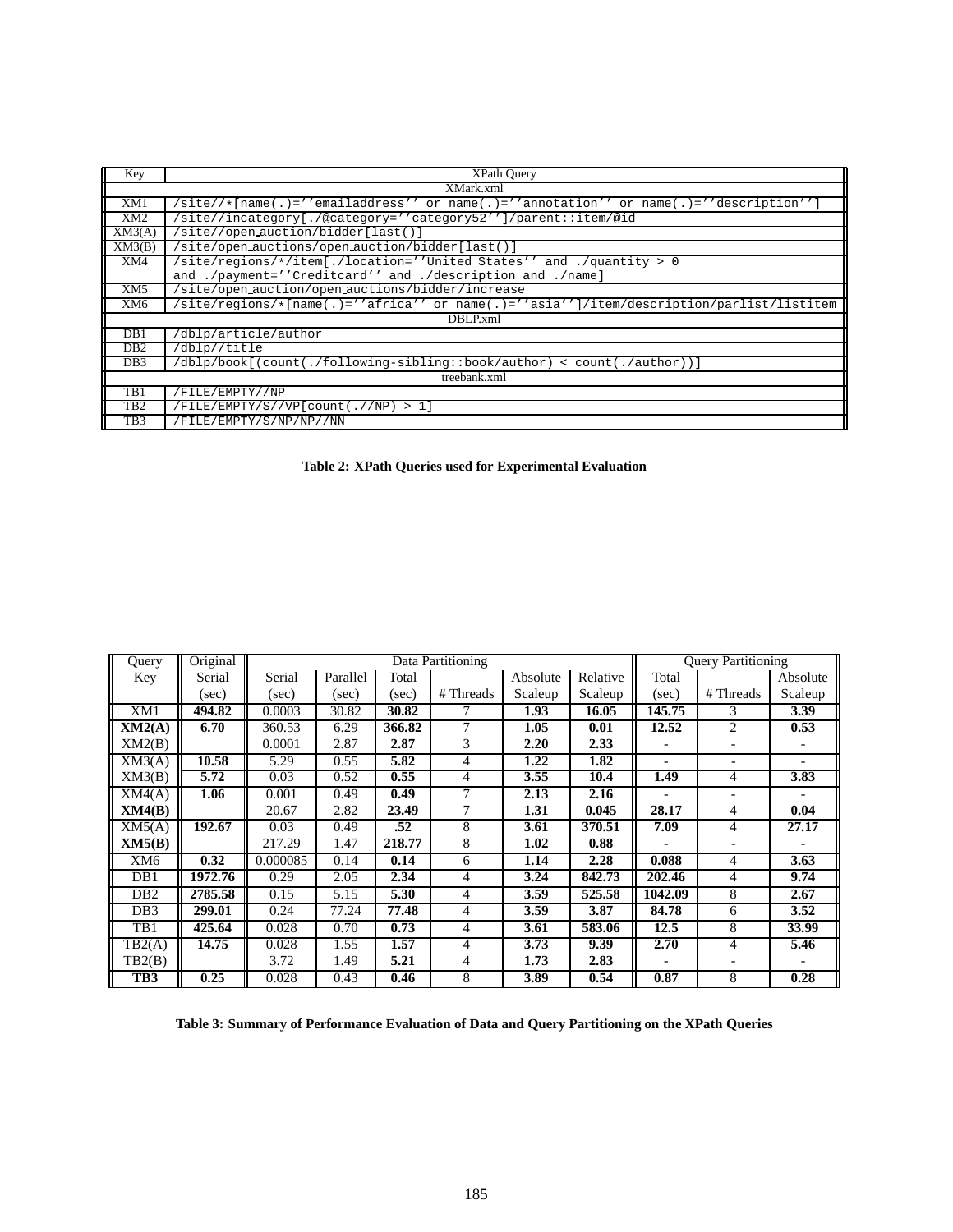Performance of Data Partitioning on the Query XM1



**Figure 4: Data Partitioning of the query XM1. The sub-query /site/\* is executed serially and the sub-query self::\*//\*[name(.)..] is executed in parallel. The serial execution cost is too small to be represented.**

(XM2(b)), splits the original query into a serial sub-query,  $\sqrt{\text{site}/\text{*}}$ and a parallel sub-query,

.//incategory[..]/parent::item/@id. In the query partitioning strategy, we re-write the original query into the following two sub-queries: //item[./incategory/

@category=''category52''], and //item[./@id]. These two queries are executed in parallel by two different threads; the local results are then merged by the driver thread, and the corresponding attributes are returned.

Table 3 presents, among other things, the evaluation of these approaches for the query XM2. The performance of the two data partitioning approaches varies substantially; the cost of the queries generated in the XM2(A) approach is substantially more than that of the ones generated in XM2(B). Figure 5 presents a more detailed performance evaluation of the two approaches for a varying number of threads. As Figure 5 illustrates, in XM2(A), even though the parallel execution time improves as the number of threads is increased, the overall performance gets affected by the serial subquery. This sub-query does far more work than the corresponding serial sub-query in XM2(B) (//incategory returns 411658 nodes whereas /site/\* returns only 6 nodes.). Further, the average cost of the parallel sub-query in XM2(A) is more than that in XM2(B). As a result, implementation of the query XM2 using the XM2(A) approach degrades the performance. The XM2(B) approach, on the other hand, results in an absolute scaleup of 2.20 and relative scaleup of 2.33. In the query partitioning approach, the two new queries do more work than the original query, thus leading to reduced performance (i.e., 12.52 seconds vs. 6.7 seconds for the original query).

The queries in XM3(A) and XM3(B) (Table 2) are equivalent as there is only an open auctions child of the site node, and the open auction nodes are children only of the open auctions node. Like the query XM2, the performance of XM3(A) and XM3(B) approaches differs significantly due to the amount of time spent by their serial sub-queries (Figure 6). XM3(A) executes

//open auction *serially* on the entire document in 5.29 seconds, where as XM3(B) executes

/site/open auctions/open auction on the same document in 0.03 seconds. Although the parallel sub-queries in both approaches perform similarly, the XM3(B) approach provides better scaleup than XM3(A), both absolute (3.55 over 1.44) and relative

Performance of the Data Partitioning on the Query XM2



**Figure 5: Data Partitioning of the query XM2. The left bar in every cluster represents the results for the XM2(A) approach, the right bar represents the results for the XML2(B) approach. In XM2(A), the overall performance is affected by the serial execution costs.**

| # of Threads (Time in seconds) |                  |                              |       |       |       |  |  |  |
|--------------------------------|------------------|------------------------------|-------|-------|-------|--|--|--|
|                                |                  | 2                            |       | 6     |       |  |  |  |
|                                | Query XM3        |                              |       |       |       |  |  |  |
| Total                          | 5.72             | 2.37<br>1.85<br>2.41<br>1.49 |       |       |       |  |  |  |
| Scaleup                        |                  | 2.37<br>3.09<br>2.41<br>3.83 |       |       |       |  |  |  |
|                                | <b>Ouery XM5</b> |                              |       |       |       |  |  |  |
| Total                          | 192.67           | 49.96                        | 12.83 | 10.02 | 7.09  |  |  |  |
| Scaleup                        |                  | 3.85                         | 15.01 | 19.22 | 27.17 |  |  |  |
|                                | Query XM6        |                              |       |       |       |  |  |  |
| Total                          | 0.32             | 0.15                         | 0.088 | 0.13  | 0.13  |  |  |  |
| Scaleup                        |                  | 2.13                         | 3.64  | 2.46  | 2.28  |  |  |  |

**Table 4: Performance of the queries XM3, XM5, and XM6 using query partitioning.**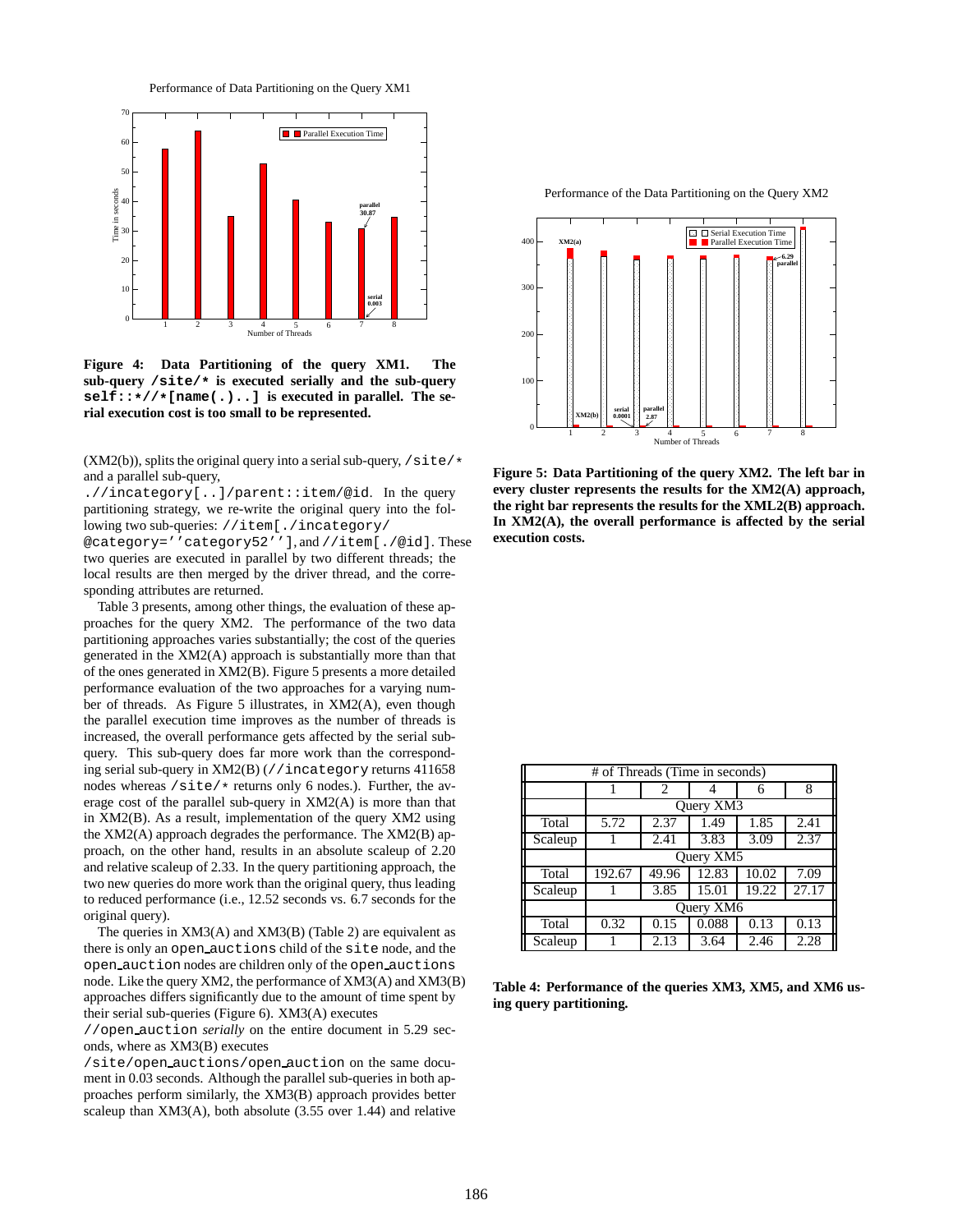

**Figure 6: Data Partitioning of the query XM3 for two different queries: XM3(A), and XM3(B). The serial execution costs of the query XM3(B) are significantly lower than that of XM3(A).**

(10.4 over 1.82) (Table 3).

For the query XM3, the query partitioning approach distributes the work by partitioning the range of the open auction nodes. If there are  $n$  open auction nodes, each of the  $p$  threads would get  $\frac{n}{p}$  nodes. To achieve such distribution, the original query gets rewritten to use the position() function as follows:

/site/open auctions/open auction

[position()  $\langle \frac{n}{p} + 1 \rangle$ , and

/site/open auctions/open auction

[position() >  $\frac{n}{p}$  and position() <  $2*\frac{n}{p}+1$ ]. The results of each sub-query are then unioned to compute the final result. Table 4 shows the performance of the query partitioning strategy when the number of threads was increased from 2 to 8. When the number of threads was 6 and 8, we used the hybrid approach with 2 and 4 virtual processor groups with 2 and 3 members, respectively. As shown in Table 4, the performance of the queries scales as the number of threads is increased.

The query XM4 (Table 2) is an example of an XPath expression with a conjuctive predicate. Like the previous examples, XM4 can also be parallelized in two ways using the data partitioning approach, XM4(A), and XM4(B) (Table 3). XM4(A) uses

 $\sqrt{\text{site}/\text{regions}/\text{#}}$  as the serial sub-query, whereas  $XM4(B)$ uses

/site/regions/\*/item as its serial sub-query. As shown in Figure 7, the execution time of the serial sub-query for XM4(B) is significantly larger than that for XM4(A). The expensive serial sub-query not only reduces the scalability in the data partitioning solutions, it also affects the performance of the parallel query. The XM4(A) approach has to make additional redundant traversals of the item nodes as its parallel sub-query is

 $self::*[./location=.].$  As shown in Figure 7, in all cases, the execution time of the parallel sub-query for XM4(B) is much more than that of XM4(A). As a result, the XM4(B) causes the performance to degrade as compared to the serial case (23.49 seconds against 1.06 seconds for the serial execution). In contrast, the XM4(A) approach improves the performance by a factor of 2.

The parallelization of XM4 using the query partitioning approach involves rewriting the original query into four different sub-queries, each with a different predicate on the item nodes. These four queries are then executed in parallel on 4 threads and their results are then merge-joined to compute the final result. As Table 3 illustrates,





**Figure 7: Data Partitioning of the query XM4 using two different partitioning strategies. The left stacked-bar represents the performance of XM4(A), the right stacked bar represents the performance of XM4(B).**



**Figure 8: Data Partitioning of the query XM5 using two different partitioning strategies.XM5(B) suffers from large serial component.**

this strategy does not perform as well as the XM4(A) approach. In fact, this approach slows down the query execution substantially. This is mainly due to the larger number of nodes traversed by the sub-queries, as each of them operate on the entire document.

The XM5 query (Table 2) is an example of a relatively long query of parent-child traversals. Like the previous queries, XM5 can also be executed in two ways using the data partitioning approach. One approach, XM5(B) suffers from a large serial cost as its serial subquery traverses a far larger number of nodes than the equivalent serial sub-query from XM5(A). Figure 8 presents the detailed performance comparison.

Using query partitioning, the XM5 query is parallelized by the range partitioning approach (like the query XM3). Similar to query XM3, the query XM5 scales well when parallelized using query partitioning (Table 4).

The query XM6 (Table 2) is interesting as it is the only query where query partitioning performs better than data partitioning (scaleup of 3.83 versus scaleup of 2.28). In the query partitioning approach, the original query is rewritten into two queries without predicates, one for africa, and one for asia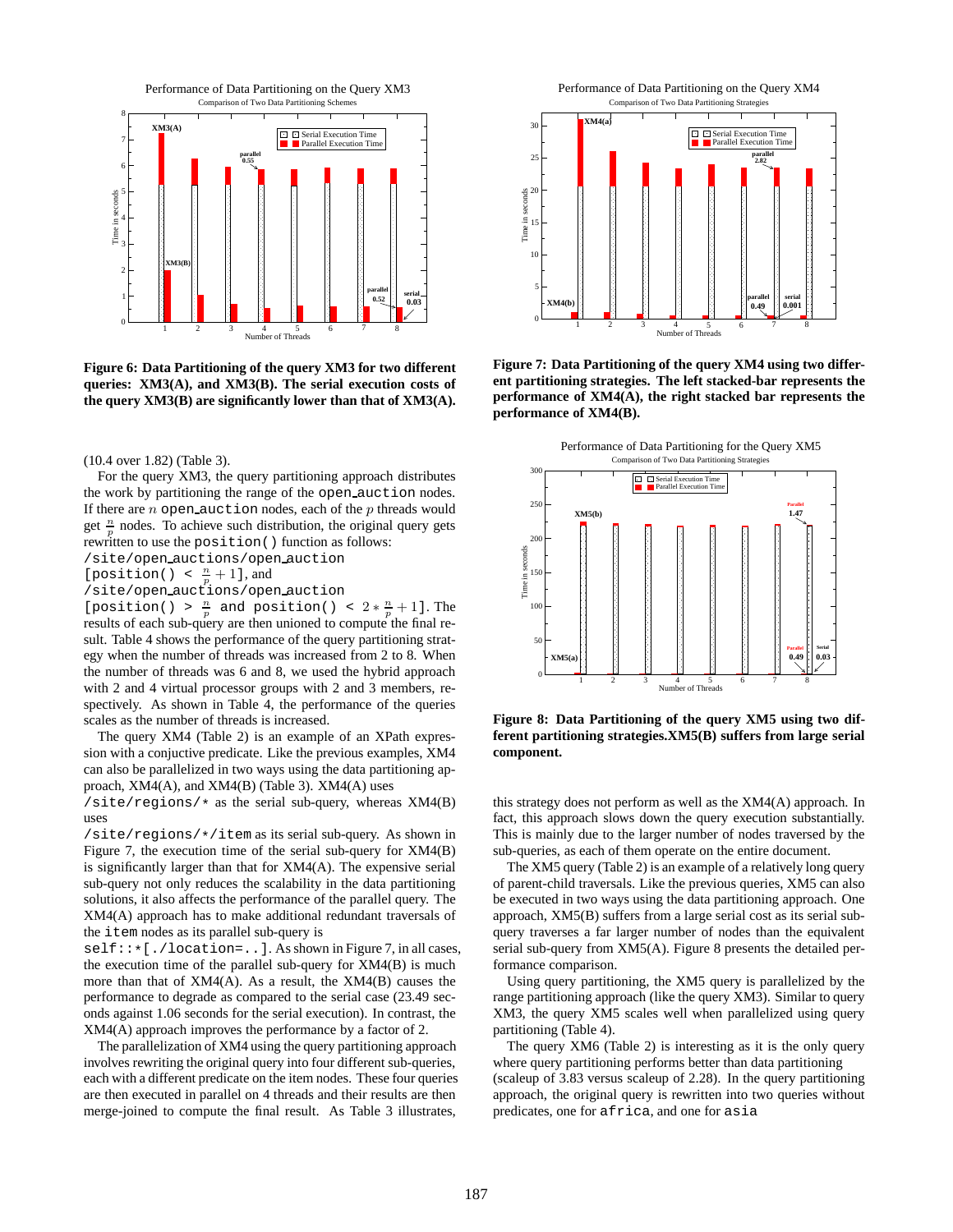Performance of the Data Partitioning on the Query XM6



**Figure 9: Data Partitioning of the query XM6.**

| # of Threads (Time in seconds) |           |                  |       |       |       |  |  |  |
|--------------------------------|-----------|------------------|-------|-------|-------|--|--|--|
|                                |           |                  |       |       |       |  |  |  |
|                                | Query DB1 |                  |       |       |       |  |  |  |
| Total                          | 1972.76   | 202.46<br>670.94 |       |       |       |  |  |  |
| Scaleup                        |           | 2.94             | 9.74  |       |       |  |  |  |
|                                | Ouery DB3 |                  |       |       |       |  |  |  |
| Total                          | 299.01    | 164.70           | 85.15 | 84.78 | 84.91 |  |  |  |
| Scaleup                        |           | 1.81             | 3.51  | 3.52  | 3.52  |  |  |  |

**Table 5: Performance of the queries DB1, and DB3 using query partitioning.**

(e.g., /site/regions/africa/item/..). Further, the traversal on the item nodes is distributed using range partitioning (i.e., we employ hybrid partitioning). Table 4 presents the performance of the XM6 query using query partitioning as the number of threads is increased from 2 to 8. In the data partitioning approach, we use /site/region as the serial sub-query (Figure 9), partition the resultant region node set over a set of processors and then invoke the parallel sub-query on every local node set. However, data partitioning still performs more work than query partitioning as it still needs to evaluates the disjunctive predicate over the children of the region nodes.

We now discuss the performance of the XPath queries on the DBLP dataset. The DBLP document is a shallow, but very wide document. The first query, DB1 (Table 2), finds author children of article elements. Table 5 presents the performance of the query when it was parallelized using the query partitioning strategy. The query partitioning strategy used range partitioning on the article child. Thus, every thread invoked a modified query with a positional predicate. As shown in Table 5, this approach scaled up very well for 2 and 4 threads. For 6, and 8 threads, we were not able to run the query due to memory comsumption issues in the Xalan processor. In the data partitioning strategy, the original query is split into two simple queries with parent-child traversals: /dblp/article and ./author. In this case, the serial component was not dominant and the parallel sub-query scaled very well (absolute scaleup of 3.24 for 4 threads) (Figure 10). The data partitioning implementation did not suffer from high memory consumption, resulting in significant relative scaleup (842.73).

For the DB2 query (Table 2), we parallelized the equivalent query, /dblp/\*/title. In the data partitioning approach, the query was split into /dblp/\* (serial) and ./title (parallel) sub-queries.

Performance of Data Partitioning on the Query DB1



**Figure 10: Data partitioning of the query DB1. The serial execution costs are dominant. The overall performance scales up as the number of threads is increased. The maximum absolute scaleup observed is 3.24 for 4 threads.**

Performance of the Data Partitioning on the Query DB2



**Figure 11: Data partitioning of the query DB2. The overall performance scales up as the number of threads is increased. The maximum absolute scaleup observed is 3.49 for 4 threads.**

Performance of the modified query was not affected by the serial component, and it scaled very well (absolute scalability of 3.59) (Figure 11). In the query partitioning approach, we rewrote the original query into eight sub-queries, each for a child of the dblp node. Like in DB1, the query partitioning approach also suffered from excessive memory usage, and we obtained an absolute speedup of only 2.67 over the original query. In contrast, the data partitioning approach improved the performance over the original query by 525.58. The query DB3 (Table 2) is an interesting query as it generates significant overlapping accesses from the

following-sibling axis. The query partitioning strategy used the range-partitioning on the book element. The data partitioning strategy split the original query into /dblp/book and

 $self::*[...]$  sub-queries. Both approaches scaled well with absolute speedups of 3.87 (for data partitioning) and 3.52 (for query partitioning). However, none of the approaches were able to eliminate redundant traversals caused by the

following-sibling axis. Section 5.3 outlines a possible optimization to address this problem.

The PENN treebank is a relatively small (8 MB) but highly re-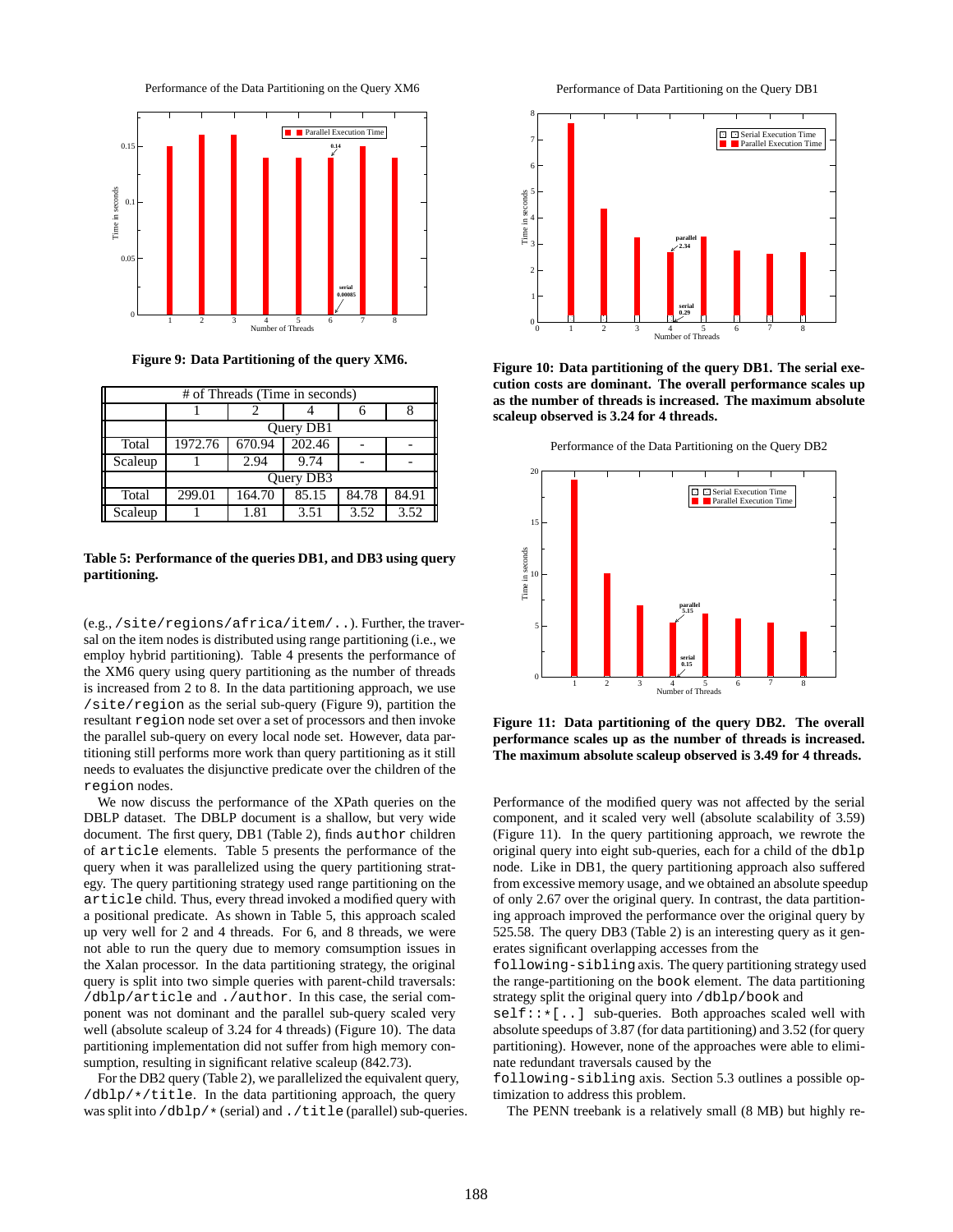|         | Query TB1 |                       |       |       |       |  |  |  |
|---------|-----------|-----------------------|-------|-------|-------|--|--|--|
| Total   | 425.644   | 114.86                | 27.97 | 20.83 | 12.52 |  |  |  |
| Scaleup |           | 3.70                  | 15.21 |       | 33.99 |  |  |  |
|         |           | Query TB <sub>2</sub> |       |       |       |  |  |  |
| Total   | 14.75     | 6.26                  | 2.70  | 2.79  | 2.98  |  |  |  |
| Scaleup |           | 2.35                  | 5.46  | 5.28  | 4.94  |  |  |  |
|         | Query TB3 |                       |       |       |       |  |  |  |
| Total   | 0.25      | 0.90                  | 0.87  | 1.34  | 1.76  |  |  |  |
| Scaleup |           | 0.27                  | 0.28  | 0.18  | 0.14  |  |  |  |

**Table 6: Performance of the queries TB1, TB2, and TB3 using query partitioning.**

Performance of Data Partitioning on the Query TB2 Comparison of Two Data Partitioning Strategies



**Figure 14: Data partitioning of the query TB2. The left stacked-bar represents the performance of TB2(A), whereas the right stacked-bar illustrates the TB2(B) performance. The TB2(B) performance gets affected by the large serial costs, reducing its scalability (1.73 for 4 threads). TB2(A) results in a scaleup of 3.73 for 4 threads.**

cursive document. The first query, TB1, finds all instances of a recursive element NP. Both the query and the data partitioning approaches achieve parallelism by partitioning the traversals from the EMPTY elements. As Table 6 and Figure 13 illustrate, both approaches scale very well, resulting in significant performance improvements (absolute scaleup of 33.99 for the query partitioning and 3.61 for data partitioning.) Due to its small size, queries on the treebank document do not suffer from memory consumption issues. The query TB2 is another example of a case where bad query splitting leads to performance degradation. As illustrated in Figure 14, the TB2(B) approach has a large serial component that reduces its scalability (1.73). In contrast, the TB2(A) approach has a smaller serial component, improving both the absolute (3.73) and relative scaleups (9.39). The final query, TB3, is an example of when not to parallelize. Naive execution of the original query is very efficient and does not traverse a large number of nodes. In this case, although the parallelization strategies are effective (i.e., both scale linearly (Table 6 and Figure 15)), the cost of parallelization degrades the overall performance.

# **5.3 Discussion**

As demonstrated in Section 5, all three data partitioning approaches are able to scale performance of a majority of XPath queries. These results conclusively illustrate that it is possible to accelerate XPath processing effectively using multiple cores of a multi-core proces-

Performance of the Data Partitioning on the Query DB3



**Figure 12: Data partitioning of the query DB3. The overall performance scales up as the number of threads is increased. The maximum absolute scaleup observed is 3.89 for 4 threads.**

Performance of the Data Partitioning on the Query TB1



**Figure 13: Data partitioning of the query TB1. The overall performance scales up as the number of threads is increased. The maximum absolute scaleup observed is 3.61 for 4 threads.**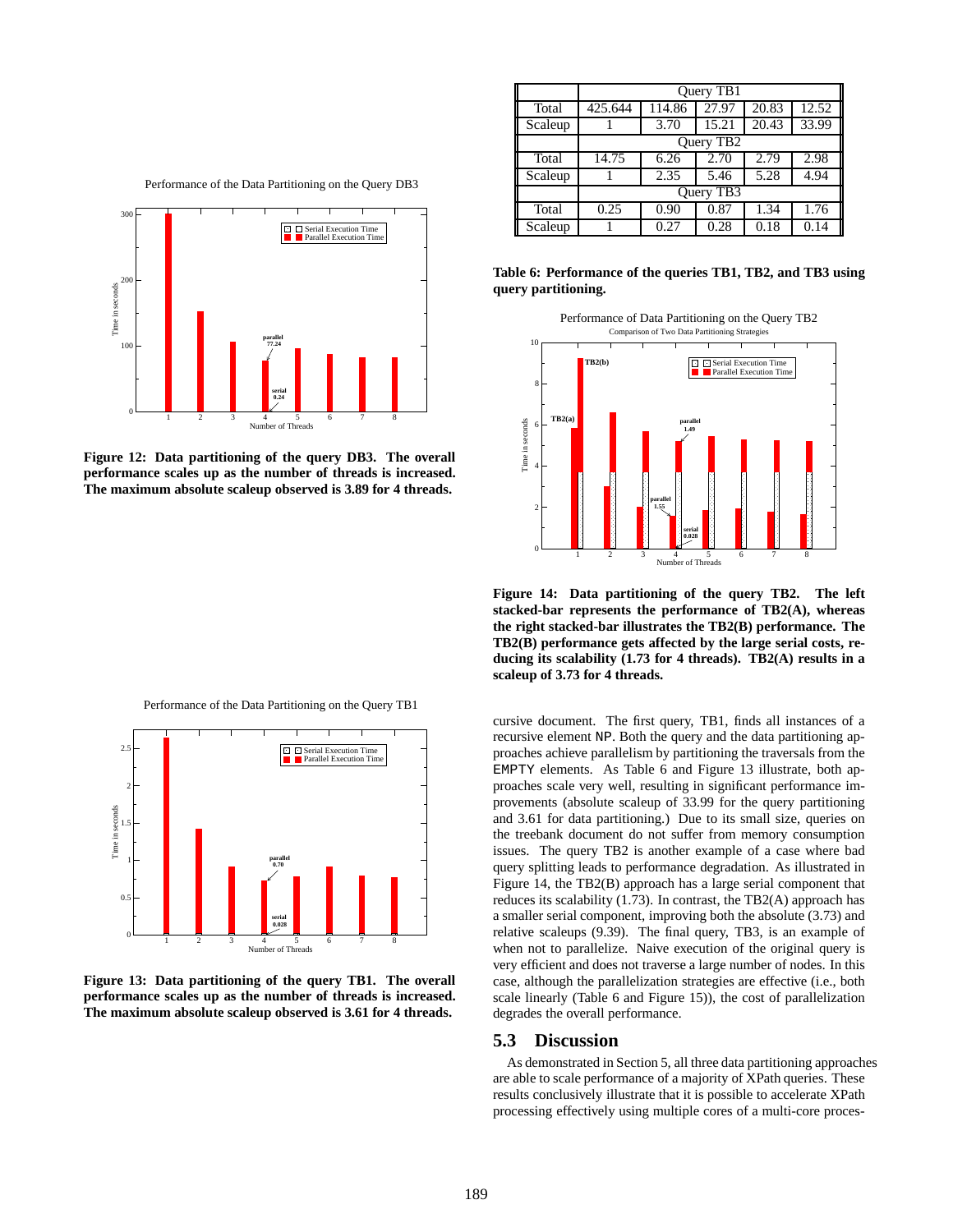Performance of the Data Partitioning on the Query TB3



**Figure 15: Data partitioning of the query TB3. Even though the performance scales up (3.89) for 8 threads, the modified query runs slower than the original query.**

sor. However, a number of key issues need to be addressed before implementing these approached in a parallel XPath processor.

First, given an XPath query, it is not obvious if data or query partitioning would be beneficial. As a rule of thumb, query partitioning is suitable for queries that involve predicates or for those queries that could be rewritten using range partititioning. For queries with predicates, data partitioning often results in traversing the same node twice (once in the serial code and once by the  $\text{self}:$ :  $\star$  step in the parallel code), thus degrading the performance. In the query partitioning strategy, range partitioning needs cardinality information to be effective. Running concurrent queries on the same dataset can also increase the memory usage of the XPath processor, leading to performance degradation and even failure to execute (as we have observed in the query DB1). For a general XPath query, it is not clear how to automatically determine the best partitioning strategy. We believe a comprehensive parallel cost model could help in addressing this issue.

Second, the performance of a query parallelized using the data partitioning strategy depends on how the query was split. In our experiments, we had access to path statistics of the input documents. Without such statistics, it is not clear how one can split a query effectively.

Third, we are currently using a small number of threads for parallelizing the XPath queries. In our experiments, we are using a simple processor allocation to process different sub-queries. However, as the number of available threads increases, the processor allocation becomes very critical to achieve load balance and increase processor utilization. However, an effective processor allocation requires XML document statistics and XPath traversal information. Further, our experiments use simple block distribution to partition the input context nodeset for parallel sub-query execution. It is not yet clear if the block partitioning strategy is the most suitable strategy for the general class of XPath queries.

Fourth, we are currently rewriting the input XPath queries by hand. Auto-parallelization of XPath queries by a compiler is currently an open problem. Such a compiler would need to integrate smoothly with the existing XPath optimizations. Further, the compiler needs to address various semantic issues such as maintaining document order, executing XPath functions in the parallel environment, etc. It is also not clear yet how a parallelizing compiler would use auxiliary information such as XML path statistics and indexes.

Finally, we are using a pre-parsed XML document in an in mem-

ory configuration. In reality, XML is processed and stored in different forms, e.g., XML streams, native XML storage or relational storage. Since our parallelization models are defined over the XML data model, they can be adapted to any XML storage layout.

Our experiments have revealed several interesting query optimization problems in XPath parallelization. For example,

- Consider again the query DB3. This query traverses all book node siblings and for every book node, computes its following book siblings. It is immediately obvious that there are lots of overlapping accesses leading to redundant traversals of the book nodes. In fact, given a set of book siblings, the result of executing the query following-sibling::book on the first book node generates the answers of executing the same query on all other book nodes. We can extend this idea to the parallel domain: First, partition the book nodes using the data partitioning strategy in the document order. In every partition, for every first book element select the following-sibling nodes that lie in its *local* nodeset. Then, store the local results into a shared data structure to generate the final result. This strategy avoids redundant traversals and accelerates the most expensive traversal by executing it in the parallel fashion. This approach, however, consumes a significant amount of memory. It is an interesting problem to balance parallelism, shared resources, and memory consumption.
- Consider the problem of parallelizing the following DBLP query: (//book)[10] (i.e., find the tenth book from the document in the global document order). Consider the execution of this query using the data partitioning strategy. Assume that there is a shared list that stores the book elements in a sorted order using their document numbering. As soon as a processor stores the tenth book in the shared sorted list, it can inform the other processors and prevent redundant traversals of the XML document.

# **6. CONCLUSIONS**

In this paper, we evaluated the problem of parallelizing XPath processing using commodity multi-core processors. We examine three novel parallelization schemes and evaluated them on a set of realistic documents using a production-grade XPath Processor (Xalan). Our experimental results demonstrate that our proposed strategies work very well in practice. In most cases, we were able to improve the query performance significantly. Our experiments also revealed various optimization and infrastructure issues that need to be addressed for implementing a scalable parallel XPath processor. We plan to explore these issues in detail in our future work.

#### **7. REFERENCES**

- [1] DBLP XML Dataset. http://dblp.uni-trier.de/xml.
- [2] SOL/XML Standard. www.sqlx.org.
- [3] The PENN Treebank Project. http://www.cis.upenn.edu/ treebank.
- [4] Web Services Activities at W3C. www.w3.org/2002/ws.
- [5] XML Schema Activities at W3C. http://www.w3.org/XML/Schema.
- [6] BUNEMAN, P., CONG, G., FAN, W., AND KEMENTSIETSIDIS, A. Using Partial Evaluation in Distributed Query Evaluation. In *VLDB* (2006), pp. 211–222.
- [7] CONG, G., FAN, W., AND KEMENTSIETSIDIS, A. Distributed Query Evaluation with Performance Guarantees. In *SIGMOD Conference* (2007), pp. 509–520.